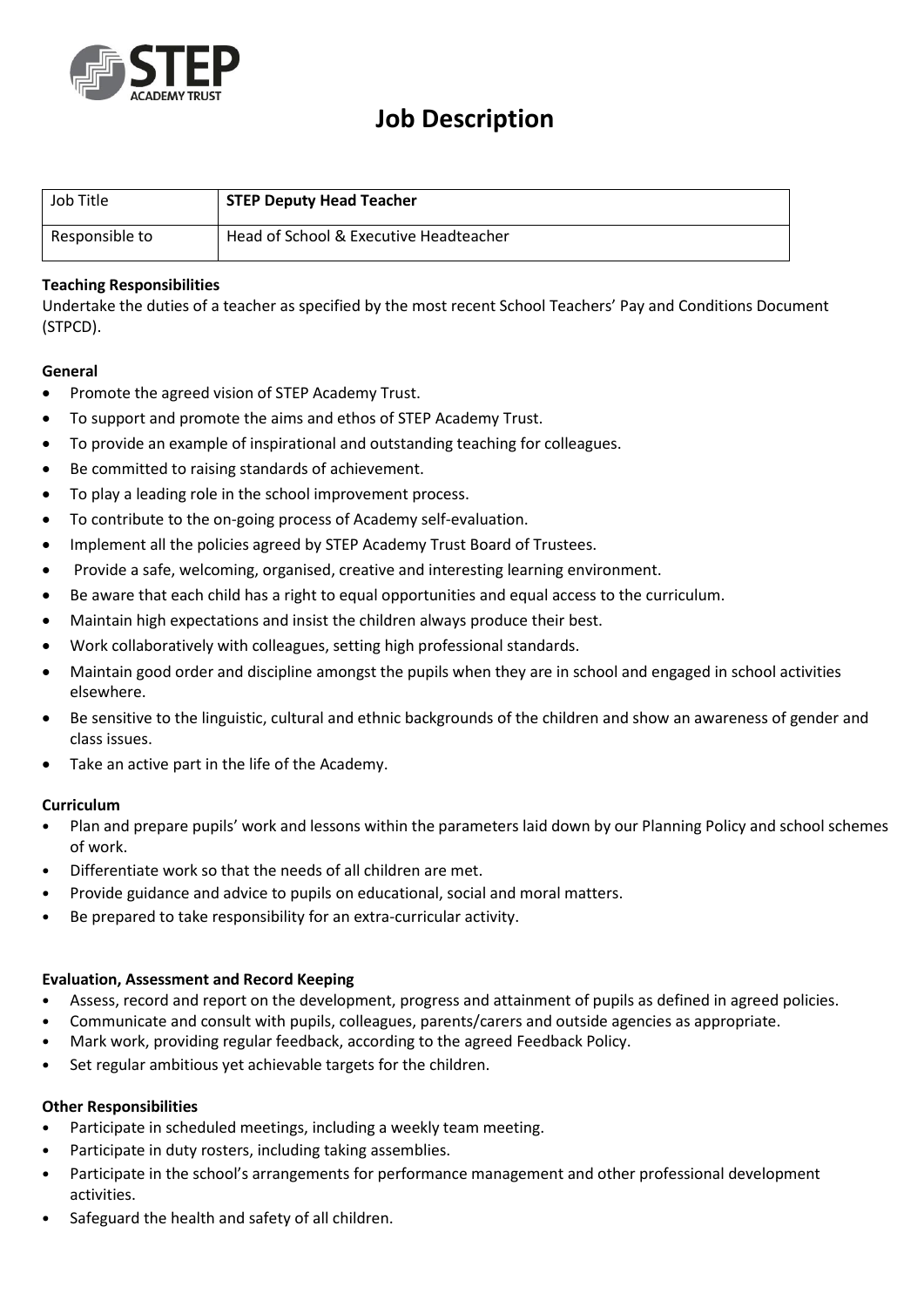# **Deputy Head Teacher Responsibilities**

- Deputise in the absence of the Head of School.
- Develop a senior leadership partnership with the Head Teacher and Senior Leadership Team. Work with them to ensure that the school meets challenging targets for improvement.
- Undertake any professional duties that the Head Teacher might delegate.
- Lead Teaching and Learning across the Academy, including organising ongoing CPD programmes for staff across the Academy.
- Take overall responsibility for our 'text and context' curriculum, working with subject leaders to develop a progressive, knowledge-rich curriculum.
- Together with the Head Teacher, oversee assessment and tracking procedures and regularly analyse results.
- Monitor the impact of support programmes for underachieving pupils, and feedback for teachers, teacher assistants and Governors.
- Organise the delivery of PPA and monitor the effects of PPA provision on pupil achievement standards.
- Manage staff training courses and cover for absent staff.
- Take overall responsibility for managing and enhancing the curriculum of our Greater Depth pupils.
- To work alongside the Head of School in leading staff development and performance management.
- Work with the Head of School to implement policies and procedures.
- Prepare and deliver reports to the Academy Committee as required.
- Be responsible for the school diary and liaise with other senior managers to arrange cover as and when required.

# **Team Leader Responsibilities**

- Take overall responsibility for and through coaching, provide leadership support for Phase Leaders.
- Generate an atmosphere of focus, drive and high expectations based on your own practice.
- Be a strong role model.
- Advise and support teachers in your team.
- Ensure agreed structures and policies are observed by all members of the team.
- Assume responsibility for discipline across the Academy, meeting parents where appropriate.
- Coordinate and chair team weekly phase meetings as needed (keeping minutes).
- Monitor planning of your phase on a weekly basis to ensure it effectively meets the needs of the children.
- Regularly monitor children's books ensuring high expectations are maintained and Academy procedures are followed.
- Monitor and moderate the assessments of teachers in your team providing written and/or verbal feedback e.g. termly writing samples.
- Support teachers in the writing of IEPs and monitor children's progress towards achieving agreed targets.
- Agree and regularly review challenging pupil and class targets with teachers in your phase.
- Coordinate formal assessments in your phase; e.g. SATs, EYFS Profiles and optional tests.
- Evaluate standards across the phase, assess progress and identify areas of weakness.
- Prepare an annual written report for the Academy Committee.
- Provide good, clear information for parents.
- Oversee the organisation of class trips, journeys and productions across the school.
- Keep notes on matters relating to the team including: meetings with staff, interactions with parents and incidents involving children. Notes should be dated and outline key points.

# **AIP Priority Leader Responsibilities**

- Lead on a priority identified in the current Academy Improvement Plan (AIP), involving other staff where appropriate.
- Play a leading role in the development of the AIP and in delivering the aims of the Academy.
- Devise and implement an action plan for the current academic year.
- Evaluate the impact of actions at the end of the academic year.
- Keep up-to-date with current developments in the designated area and communicate these to the staff, advising on INSET needs and liaising with relevant personnel/services as appropriate.
- Where appropriate, implement assessment and tracking procedures.
- Where appropriate, monitor standards of achievement in the designated area.
- Ensure issues of equal opportunities/access are addressed in the designated area.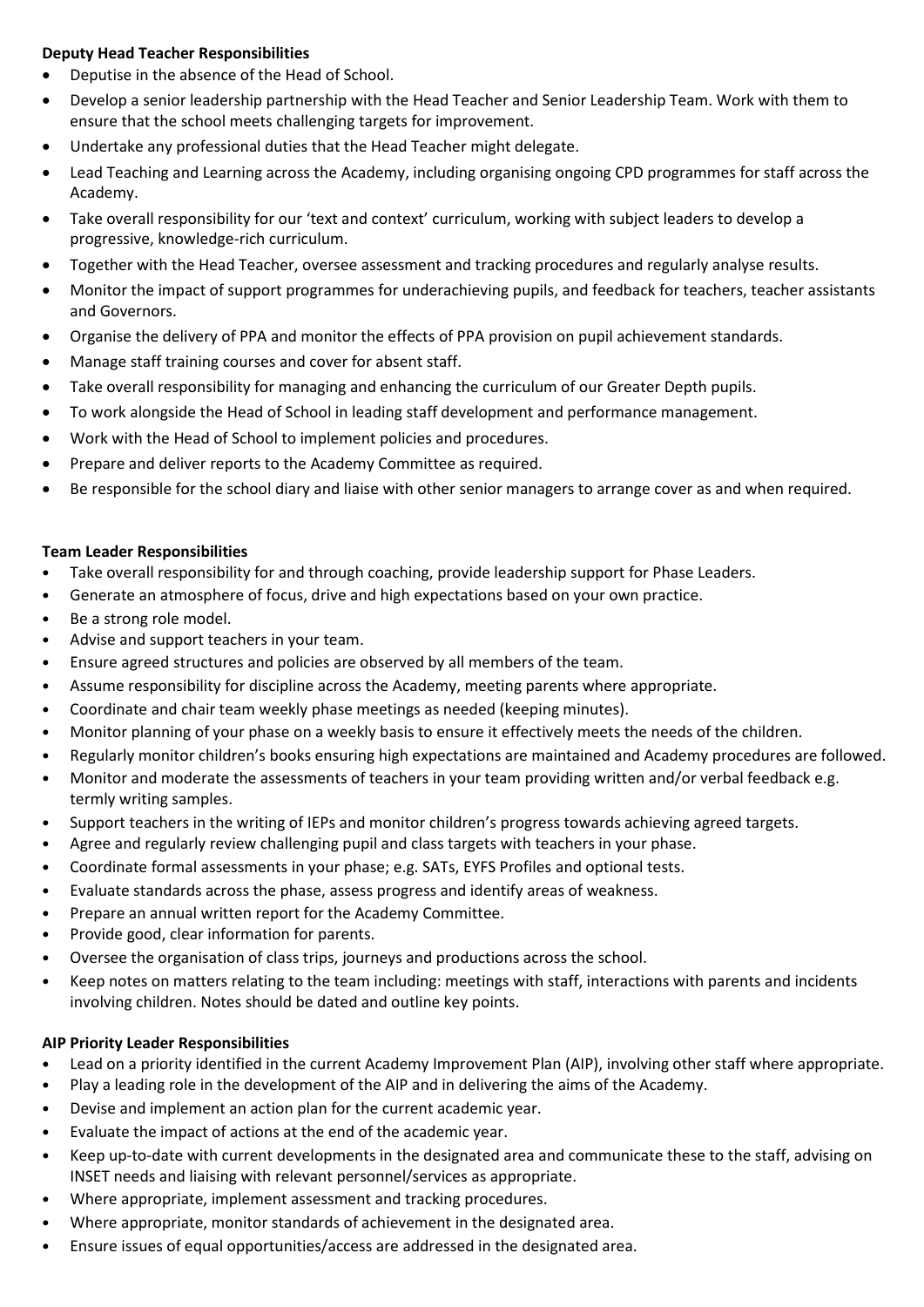#### **Safeguarding Children and Safer Recruitment**

STEP Academy Trust is committed to safeguarding and promoting the welfare of children and young people as required under the Education Act 2002 and expects all staff and volunteers to share this commitment.

# **The Deputy Head Teacher should support the Head of School in ensuring that:**

- The policies and procedures adopted by the Board of Trustees are fully implemented and followed by all staff.
- Sufficient resources and time are allocated to enable the designated person and other staff to discharge their responsibilities, including taking part in strategy discussions and other inter-agency meetings, and contributing in the assessment of children.
- All staff and volunteers feel able to raise concerns about poor or unsafe practice in regard to children, and such concerns are addressed sensitively and effectively in a timely manner in accordance with agreed disclosure policy and code of conduct.

#### Safeguarding commitment

STEP Academy Trust is committed to safeguarding and promoting the welfare of children and young people and expects all staff and volunteers to share this commitment. An enhanced DBS check is required for this post.

#### Personal Development

Maintain a commitment to your own professional development. Be aware of changing employment legislation, new developments and innovations through the use of publications, internet and other resources. Stay informed about relevant changes and emerging themes within the sector.

#### Commitment to Equality and anti-racism

STEP Academy Trust has a strong commitment to achieving equality of opportunity in its services to the community and in the employment of people. It expects all employees to understand, comply with and to promote its policies in their own work, to undertake any appropriate training and to challenge racism, prejudice and discrimination.

#### Commitment to Diversity

Take individual and collective professional responsibility for championing the Trust's anti-racism agenda and proactively implementing initiatives which secure equality of access and outcomes. Also to commit to continually developing personal understanding of diversity.

#### Green Statement

Seek opportunities for contributing to sustainable development of the Trust, in accordance with the Trust's Green Commitment. In particular, demonstrate good environmental practice such as energy efficiency, use of sustainable materials, sustainable transport, recycling and waste reduction.

#### Data Protection

To be aware of the Trust's responsibilities under the Data Protection Act 2018 and GDPR and ensure compliance.

# **Confidentiality**

You are expected to treat all information acquired through your employment, both formally and informally, in strict confidence.

#### Health & Safety

Every employee is responsible for their own Health & Safety, as well as that of colleagues, service users and the public. Employees should co-operate with management, follow established systems of work, use protective equipment where necessary and report defectives and hazards to management.

The post holder may be required to perform other than these duties given in the job description. The particular duties and responsibilities attached to posts may vary from time to time without changing the general character of the duties or the level of responsibility. The job description is not a comprehensive statement of duties but sets out the main expectations of the Trust.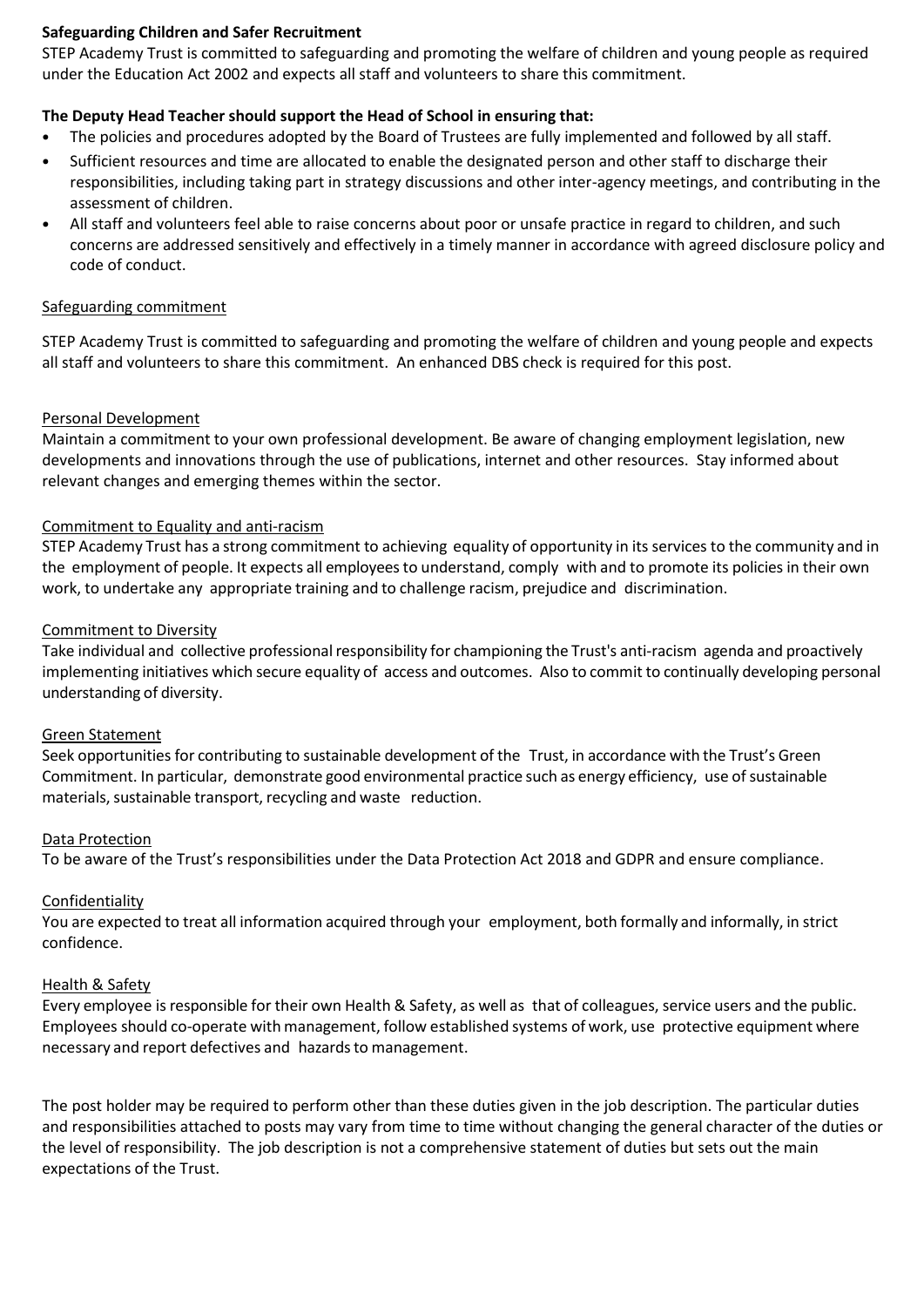

# **Person Specification**

# **Job Title: STEP Deputy Head Teacher**

| Qualifications and Experience |                                                                                                                 |                                                               |                                |                              |                                      |  |  |  |
|-------------------------------|-----------------------------------------------------------------------------------------------------------------|---------------------------------------------------------------|--------------------------------|------------------------------|--------------------------------------|--|--|--|
| Essential                     |                                                                                                                 | Desirable                                                     | Assessed<br>by:<br>Application | Assessed<br>by:<br>Interview | Assessed by:<br>Task<br>/Observation |  |  |  |
| 1                             | DFE recognised Qualified Teacher Status,<br>and recent and relevant CPD.                                        | NPQH qualification or<br>willingness to work<br>towards.      | $\sqrt{ }$                     | $\sqrt{ }$                   |                                      |  |  |  |
| $\overline{2}$                | At least 3 years recent and relevant senior<br>leadership experience in a primary school.                       |                                                               | $\sqrt{ }$                     | $\sqrt{ }$                   |                                      |  |  |  |
| 3                             | Record of outstanding classroom practice<br>with at least 5 years teaching experience.                          | <b>Experience teaching</b><br>across key stages.              | $\sqrt{ }$                     | $\sqrt{ }$                   |                                      |  |  |  |
| $\overline{4}$                | Evidence of leading and maintaining a whole<br>school initiative linked to school<br>improvement.               |                                                               | $\sqrt{ }$                     | $\sqrt{ }$                   |                                      |  |  |  |
| 5                             | Evidence of successful curriculum leadership<br>and involvement in school improvement<br>planning.              | Experience of leading a<br>core curriculum area.              | ν                              | $\sqrt{ }$                   | ν                                    |  |  |  |
| 6                             | Proven track record of raising standards and<br>meeting challenging targets.                                    | Achievement of high<br>KS1 / KS2 SATs results.                | ν                              | $\sqrt{ }$                   |                                      |  |  |  |
| $\overline{z}$                | Experience of leading and managing a team,<br>and of performance management.                                    |                                                               | $\sqrt{ }$                     | $\sqrt{ }$                   |                                      |  |  |  |
| 8                             | Experience of child protection/safeguarding<br>with up to date training or willingness to<br>undertake training |                                                               | $\sqrt{ }$                     | $\sqrt{ }$                   |                                      |  |  |  |
| Abilities and Skills          |                                                                                                                 |                                                               |                                |                              |                                      |  |  |  |
| 9                             | Ability to communicate effectively with all<br>members of the school community.                                 | <b>Experience of leading</b><br>staff and parent<br>meetings. | V                              | $\sqrt{ }$                   | V                                    |  |  |  |
| 10                            | Ability to lead and manage an effective<br>team, challenging and developing staff and<br>pupils.                |                                                               | V                              | ν                            |                                      |  |  |  |
| 11                            | Effective behaviour management skills; able<br>to coach others to develop their skills in this<br>area.         |                                                               | V                              | $\sqrt{ }$                   |                                      |  |  |  |
| 12                            | Ability to lead, motivate and inspire others<br>and to promote a positive school ethos.                         |                                                               | $\sqrt{ }$                     | $\sqrt{ }$                   |                                      |  |  |  |
| 13                            | Ability to give constructive feedback to staff,<br>identify targets and support teacher<br>development.         |                                                               | $\sqrt{ }$                     | $\sqrt{ }$                   | $\sqrt{ }$                           |  |  |  |
| 14                            | Ability to identify and implement successful<br>inclusion strategies for all children                           |                                                               | $\sqrt{ }$                     | $\sqrt{ }$                   | $\sqrt{ }$                           |  |  |  |
| 15                            | Ability to plan, organise and prioritise work<br>in order to meet deadlines.                                    |                                                               | $\sqrt{ }$                     | $\sqrt{ }$                   |                                      |  |  |  |